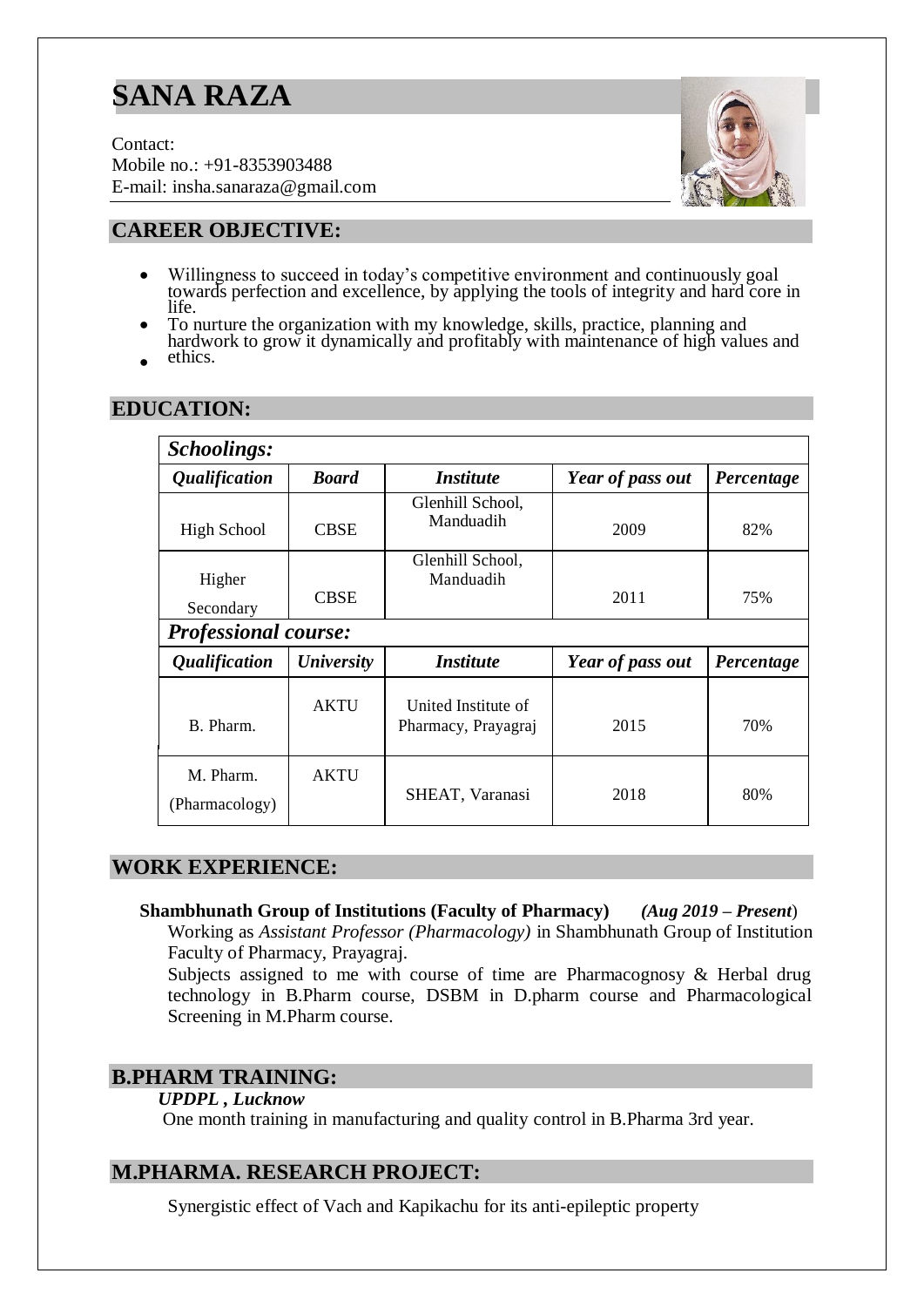# **EXTRA CURRICULAR ACTIVITIES**

- Attended One week FDP on "3D Printing Technology become an Innovative Prospect for Pharmaceutical Industries in Drug Delivery System", sponsored by AKTU.
- Attended National Conference and Poster Presentation on "Challenges in drug development and research" 2013 held at United Institute of Pharmacy, Naini, Prayagraj.
- Attended National Seminar and presented poster on "SPIRIT 17". Held at Banaras Hindu University.
- Attended "Seminar cum workshop on Pharmacovigilance"
- Participated in **'Pharmacology Quiz'** held in National Pharmacy week.
- Presented paper on topic **"Policosanol: Lipid lowering agent"** in National Conference.
- Participated in many school level, college level and social cultural activities.

#### **Publication**

- Published a review article "REVIEW ON EPILEPSY AND ITS SYNTHETIC AND HERBAL APPROACH" in World journal of pharmaceutical research.
- Published Research article "**Pharmacognostical and phytochemical studies of Black and White seeds of** *Kevach***(Mucuna pruriens)** in International Journal of Pharmacy and Natural Medicines

## **TECHNICAL SKILLS:**

Ease in handling sophisticated lab instruments and apparatus, expertise in animal handling, dosing, blood collection; fluent in English and Hindi and very communicative. Sound computer skills and knowledge of operating microsoft office.

## **PERSONAL QUALITIES:**

Honest, hardworking, organized, punctual, self-motivated, friendly, team-player, willingness to learn.

### **PERSONAL DETAILS:**

| Date of birth:         | 25-Jan-1994                                      |
|------------------------|--------------------------------------------------|
| Father's name:         | Mohd Aslam                                       |
| Occupation:            | <b>Business</b>                                  |
| Mother's name:         | Mrs. Shagufta                                    |
| Occupation:            | Home Maker                                       |
| Nationality:           | Indian                                           |
| Marital status:        | Unmarried.                                       |
| Language known:        | English, Hindi, Urdu                             |
| Permanent address:     | S-8/110 A-1 Maqbool Alam road, Khajuri, Varanasi |
| Home: $+91-9984179985$ |                                                  |